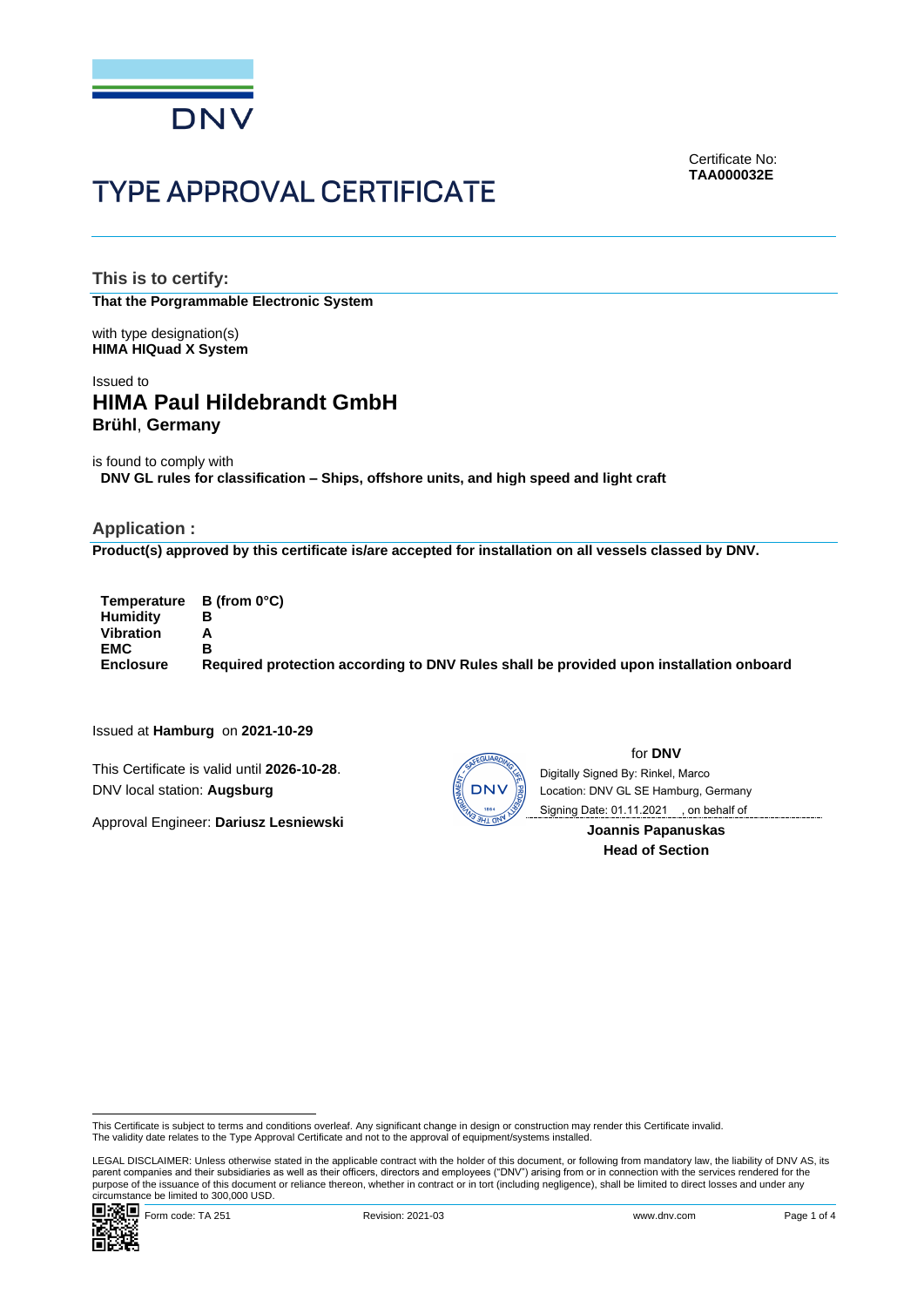

# **Product description**

HIQuad X is a module-based safety system which may be used for safety and critical control applications.

| Hardware: |
|-----------|
|-----------|

| <b>Product Code</b> | <b>Description</b>                                                                          |
|---------------------|---------------------------------------------------------------------------------------------|
| F-CPU <sub>01</sub> | HIQuad X CPU Module, Safety-related SIL 3                                                   |
| F-IOP 01            | HIQuad X Processing Module. Tasks of I/O processing modules.                                |
| F-PWR 01            | <b>HIQuad X Power Supply Module</b>                                                         |
| <b>F-PWR 02</b>     | <b>HIQuad X Power Supply Module</b>                                                         |
| H7034, H7035        | Mains Filter (24V), Mains Filter (48V), surge and burst protection                          |
| F-BASE RACK 11      | HIQuad X Extension Rack for I/O's, 19-Inch, 12 Slots for I/O+9 for System Modules           |
| F-BASE RACK 01      | HIQuad X Base Rack for H51X, 19-Inch, 21 Slots for System Modules                           |
| F-BASE RACK 02      | HIQuad X Base Rack for H41X, 19-Inch, 16 Slots for I/O+5 for System Modules                 |
| K9203A              | Rack Fan with 3 axial fans, redundant supply, monitoring, voltage monitoring                |
| K9202B              | Rack Fan with 2 axial fans, otherwise the same as s. a. K9203A                              |
| F-COM 01            | <b>HIQuad X Communication Module</b>                                                        |
| F3221               | 16xCh DI, with Protective Separation (ProtecS).                                             |
| F3224A              | 4xCh DI (Ex)i, ProtecS. NAMUR or wired mechanical contacts, Open-Circuit monitoring (OC).   |
| F3236               | 16xCh DI (24V), Safety-related SIL 3, Safe Separation (SafeS)                               |
| F3237               | 8xCh DI Safety-related SIL 3, NAMUR (EN 60947-5-6). Line Short- (LS), Line Breake (LB)      |
| F3238               | 8xCh DI, (Ex)i, Safety-related SIL 3, prox. switches P+F, NAMUR, LS and LB                  |
| F3240               | 16xCh DI, Safety-related SIL 3 with SafeS. 110 VDC, 127 VAC                                 |
| F3248               | 16xCh DI, Safety-related SIL 3 with SafeS. 48 VDC, 48 VAC                                   |
| F3322               | 16xCh DO, 500 mA (12 W). LS-proof. ProtecS. No Output signal upon Break in L-supply (NoBL-) |
| F3325               | 6xCh (Ex)i Power Supply Module for F6221 (Ex)i Module.                                      |
| F3330               | 8xCh DO, Safety-related SIL 3, 500mA(12 W), ESD, ProtecS. NoUBrL-                           |
| F3331               | 8xCh DO, Safety-related SIL 3, 500mA(12 W), ESD, ProtecS. NoUBrL-                           |
| F3333               | 4xCh DO, Safety-related SIL 3, 2 A(48W). ESD, ProtecS. NoUBrL-                              |
| F3334               | 4xCh DO, Safety-related SIL 3, 2 A(48W). ESD, ProtecS. NoUBrL- and OC                       |
| F3335               | 4xCh DO, (Ex)i, Safety-related SIL 3, for valves and suppl. transmitters. Current limited.  |
| F3349               | 8xCh DO, Safety-related SIL 3, 500mA (24/48 V). ESD, ProtecS. SC and OC.                    |
| F3422               | 8xCh Output Relay. 60 VDC / VAC, SafeS                                                      |
| F3430               | 4xCh Output Relay. Safety-related SIL 3, 250VAC/110VDC, ESD, ProtecS.                       |
| F5220               | 2xCh CI + 2xCh fast Outputs, Safety-related SIL 3, independent from PES cycle               |
| F6215               | 4xCh AI, 01/5/10 V, Pt100 or 0/420 mA. ProtecS, 12-bit res., SC and OC                      |
| F6217               | 8xCh AI, Safety-related SIL 3, 0/420mA, 05/10V. ProtecS. 12-bit res., SC, OC                |
| F6221               | 8xCh AI (Ex)i, Safety-related SIL 3, 0/420mA, 01V. 8xCh feeding 30V. SC, OC                 |
| F6706               | 2xCh AO, 0/420mA, outputs electrically separated. ProtecS, As current source or sink.       |
| F7133               | 4xCh Power Distribution with fuse monitoring and L- distribution                            |

#### System cables with cable plugs

The HIQuad X -PLC- system cables are used to wire the connector of the I/O Modules with the Marshalling cabinets or with the Field Accessory.

Available different types of system cables:

| wanaviv amvivin | iy poo of oyotom |
|-----------------|------------------|
| Z 7114/3224/    | Module F3224     |
| Z 7116/3236/    | Module F3236     |
| Z 7108/3237/    | Module F3237     |
| Z 7008/3238/    | Module F3238     |
| Z 7130/3240/    | Module F3240     |
| Z 7130/3248/    | Module F3248     |
| Z 7136/3322/    | Module F3322     |
| Z 7025/3325/    | Module F3325     |
| Z 7138/3330/    | Module F3330     |
| Z 7138/3331/    | Module F3331     |
| Z 7134/3333/    | Module F3333     |
| Z 7134/3334/    | Module F3334     |
| Z 7035/3335/    | Module F3335     |
| Z 7150/3349/    | Module F3349     |
| Z 7139/3422/    | Module F3422     |
| Z 7149/3430/    | Module F3430     |
| Z 7152/5220/    | Module F5220     |
| Z 7127/6215/    | Module F6215     |
| Z 7127/6217/    | Module F6217     |
|                 |                  |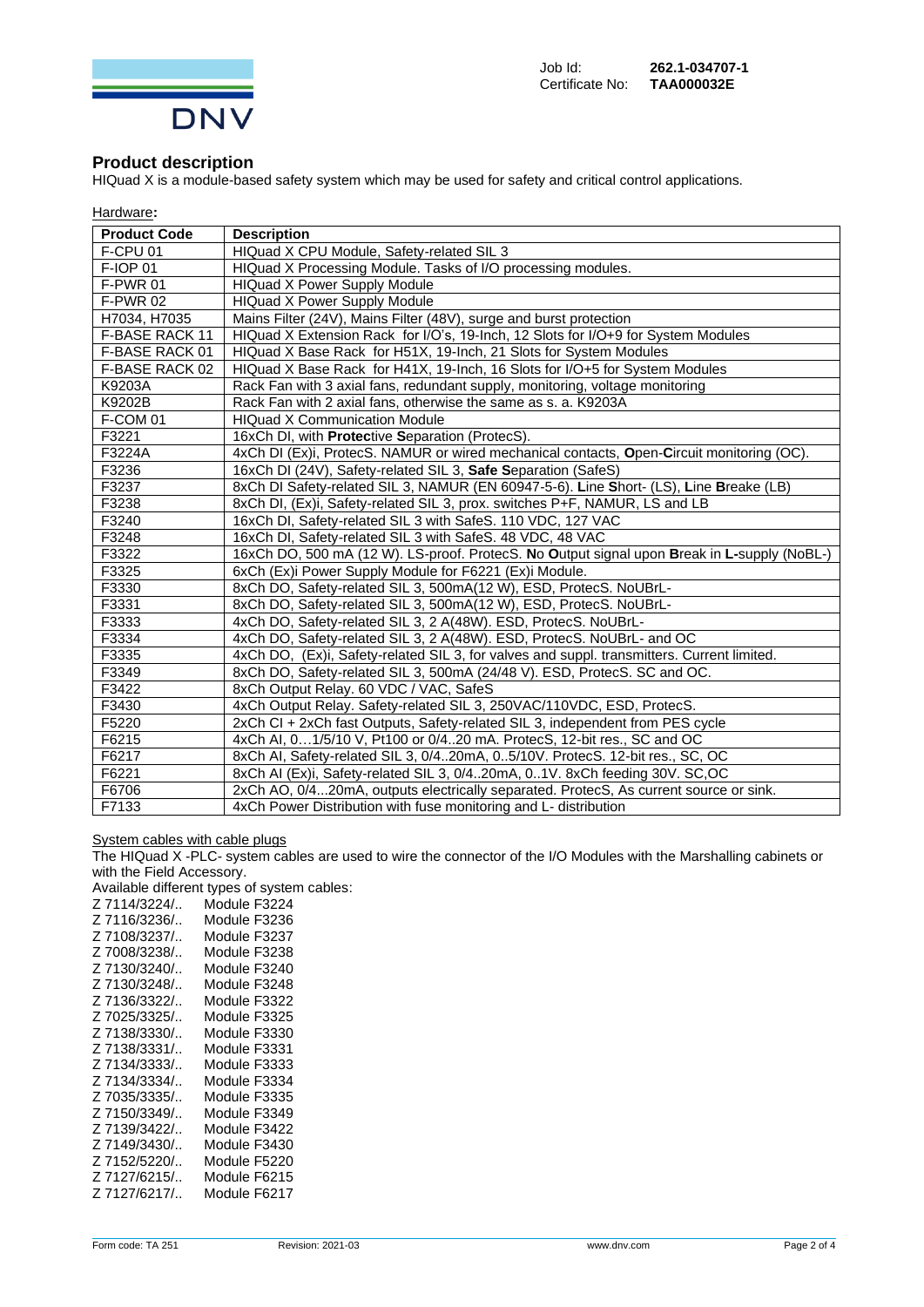

| 7 7063/6221/ | Module F6221 |
|--------------|--------------|
| Z 7126/6705/ | Module F6705 |
| Z 7126/6706/ | Module F6706 |
| Z 7062/6220/ | Module F6220 |

| <b>System Software:</b> |                                    |                      |
|-------------------------|------------------------------------|----------------------|
| <b>Product Code</b>     | <b>Description</b>                 | <b>Version</b>       |
| <b>F-IOP 01</b>         | <b>HIQuad X Processing Module</b>  | <b>IOP OS V10.24</b> |
| F-CPU 01                | <b>HIQuad X CPU Module</b>         | CPU OS V13.2         |
| F-COM 01                | <b>HIQuad X COM Module</b>         | COM OS V.14.8        |
| Device Type             | <b>Description</b>                 | <b>Version</b>       |
| SILworX                 | Programming and Configuration Tool | 12.28                |

# **Approval conditions**

The following documentation of the actual application is required to be submitted for approval in each case:

- Reference to this Type Approval Certificate
- Functional description
- System block diagram
- User interface description
- Power supply arrangement (may be part of the System block diagram)
- List of control and monitored points
- Circuit diagrams
- Description of functions covered by software
- Test program for application software at manufacturer

The Type Approval covers hardware and system software listed under Product Description.

#### Product certificate

Each delivery of the HIMA HIQuad X system is to be certified according to Pt.4 Ch.9 Sec.1.

The certification test is required to be performed at the manufacturer/supplier of the application system according to an approved test program before the system is shipped to the yard. The project specific application functions shall be included in the certification testing of each delivery.

The software version for each application function shall be recorded in the product certificate. After certification the clause for application software control will be put into force.

#### Application software control

All changes in software are to be recorded as long as the system is in use on board. The records of all changes are to be forwarded to DNV for evaluation and approval. Major changes in the software are to be approved before being installed in the computer.

# **Application/Limitation**

System cables:

The following restrictions apply to the listed system cables:

- Nominal voltage: <50V AC/DC
- Use only for installation inside switchgears
- Not suitable for the use of special transmission protocols

EMC Cabinet (e.g. Rittal EMC Cabinet Anreih-System TS 8):

- For F5220 EMC Cabinet with at least 20dB@165MHz attenuation must be used.
- For F6215 EMC Cabinet with at least 10dB@164MHz attenuation must be used.

## Mains Filter:

- H7034, H7035 mains filters must be used

## **Type Approval documentation**

HIMA Report No. 2114-00-AMS, dated 2021.08.13 HIMA Report No. 2114-00-TQ, dated 2021.08.13 HIMA Report No. 2114-01-TQ, dated 2021.08.16 HIMA Report No. 2116-00-TQ, Rev. D, dated 2021.10.06

EMV Rhein-Neckar Test Report No. 5200-3109, dated 06.03.2021